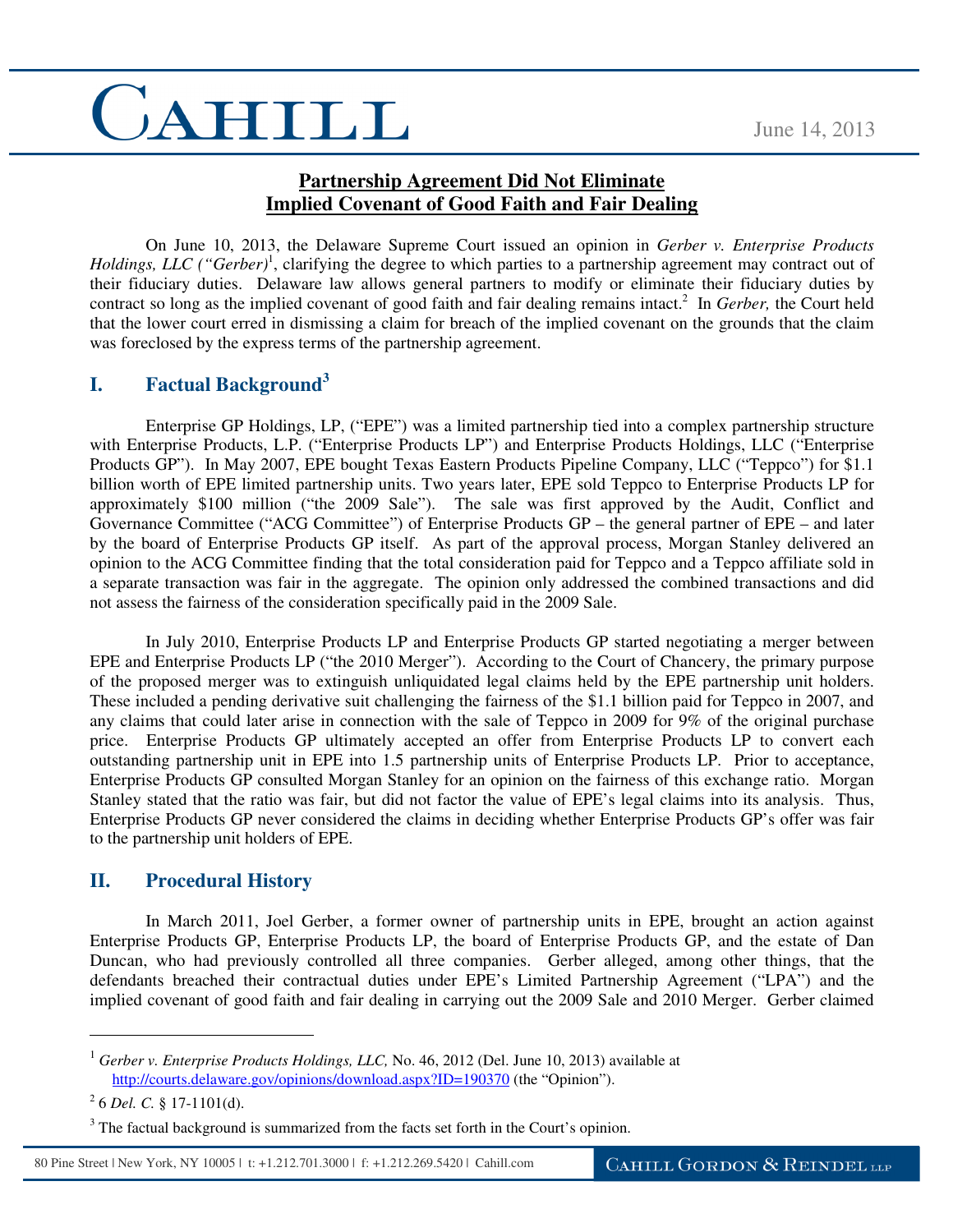# CAHILL

that the consideration received in the 2009 Sale was grossly inadequate, and that the 2010 Merger unfairly deprived EPE partnership unit holders of compensation for their legal claims.

The Delaware Court of Chancery dismissed Gerber's complaint after determining that the provisions of the LPA insulated the defendants from liability.<sup>4</sup> The LPA modified fiduciary duties in accordance with 6 *Del. C.* § 17-1101, and provided that Enterprise Products GP and its affiliates would only be subject to a contractual duty of "good faith," defined as a belief "that the determination or action was in the best interests of the Partnership."<sup>5</sup> Two additional LPA provisions limited judicial review into whether the conduct of Enterprise Products GP or its affiliates satisfied the contractual fiduciary duties. First, the LPA stated that transactions involving a conflict of interest between EPE and Enterprise Products GP could not give rise to claims for a breach of fiduciary duties if the transactions received "Special Approval" by a majority of members of the ACG Committee.<sup>6</sup> Second, the LPA provided that a "conclusive presumption" of good faith would arise if, in taking a course of action, Enterprise Products GP consulted with investment bankers and acted in reliance on their opinion.<sup>7</sup>

Because both the 2009 Sale and 2010 Merger received "Special Approval" by the ACG Committee, the Chancery Court held that the claims for breach of the contractual duty of good faith were barred by the LPA provisions.<sup>8</sup> Moreover, the ACG Committee's reliance on Morgan Stanley's fairness opinion in approving the 2009 Sale and 2010 Merger gave rise to a "conclusive presumption" under the LPA that the duty of good faith was discharged, which automatically foreclosed any claim under the implied covenant of good faith and fair dealing. $9$ 

#### **III. The Decision of the Delaware Supreme Court**

On appeal, Gerber asserted, among other things, that the Court of Chancery erred in deciding that the LPA's "conclusive presumption" provision barred his claim for breach of the implied covenant.<sup>10</sup> The Court agreed, and found that the complaint adequately pled that Enterprise Products GP breached the implied covenant with the 2009 Sale and 2010 Merger.<sup>11</sup> The Court of Chancery's judgment of dismissal of the implied covenant claims was reversed, and the case remanded for further proceedings.<sup>12</sup>

 The Delaware Supreme Court found that the Court of Chancery improperly ignored important distinctions between the LPA's contractual duty of good faith and the implied covenant of good faith and fair dealing.<sup>13</sup> The Court adopted the analysis of these differences as articulated in *ASB Allegiance Real Estate Fund v. Scion Breckenridge Managing Member, LLC*. <sup>14</sup> As explained in *ASB Allegiance*, courts deciding implied covenant

 $\overline{a}$ 

- 9 *Id.* at 22-23.
- <sup>10</sup> *Id.* at 25.
- <sup>11</sup> *Id.* at 28.

<sup>5</sup> Opinion at 15.

<sup>6</sup> *Id* at 15-16.

<sup>7</sup> *Id.* at 16-17.

<sup>8</sup> *Id.* at 19, 23.

<sup>12</sup> *Id.* at 29.

<sup>13</sup> *Id.* at 35.

<sup>14</sup> *Id.* at 32-34 (quoting *ASB Allegiance Real Estate Fund v. Scion Breckenridge Managing Member, LLC*, 50 A.3d 434, 440- 442 (Del. Ch. 2012), *aff'd in part*, *rev'd in part on other grounds*, 2013 WL 1914714 (Del. May 9, 2012)).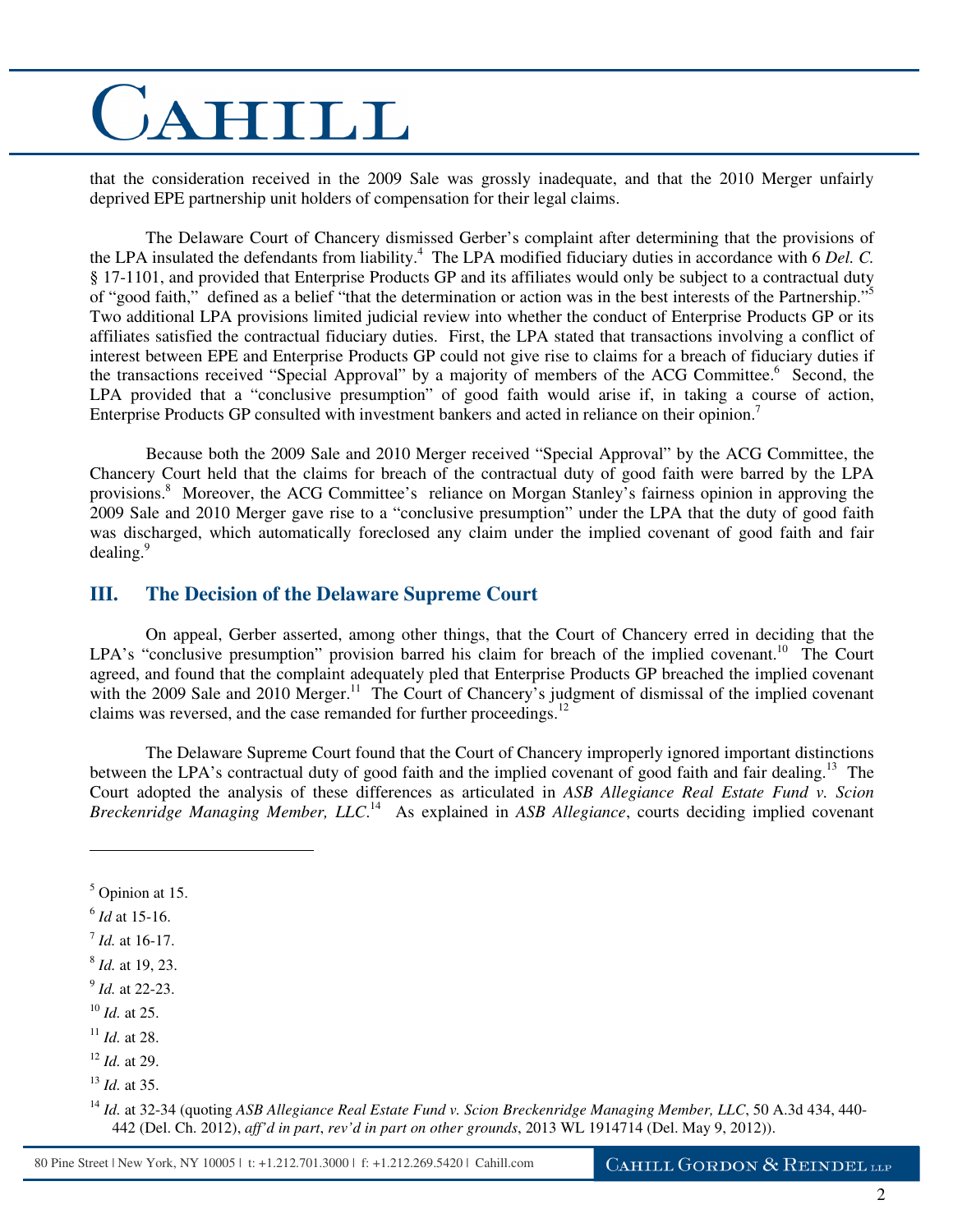### CAHILL

claims ask whether it is clear from the terms of an agreement that the parties would have prohibited certain conduct if they had thought to address it at the time of contracting.<sup>15</sup> In a fiduciary duty analysis, by contrast, courts look to the parties at the time of the alleged wrong and ask if a duty was violated.<sup>16</sup> Emphasizing these temporal differences, the Court held that the LPA's "conclusive presumption of good faith" did not "operate retroactively to alter the parties' reasonable expectations at the time of contracting."<sup>17</sup> The presumption bars claims asserting a violation of the contractual duty of good faith, but does not apply to claims based on a breach of the implied covenant of good faith and fair dealing.<sup>18</sup> Thus, the lower court erred in holding that Gerber's implied covenant claim was foreclosed by the LPA provisions.<sup>19</sup>

The Court then found that Gerber's complaint pled sufficient facts to establish that Enterprise Products GP breached the implied covenant in carrying out the 2009 Sale and 2010 Merger. Establishing a breach of the implied covenant requires showing that Enterprise Products GP "acted arbitrarily or unreasonably, thereby frustrating the fruits of the bargain that [Gerber] reasonably expected."<sup>20</sup> With respect to the 2009 Sale, the complaint alleged that the transaction was blatantly unfair, and that the Morgan Stanley opinion used to activate the LPA's "conclusive presumption of good faith" did not specifically address the fairness of the consideration paid for Teppco.<sup>21</sup> The Court held that if this issue had been addressed at the time of contracting, the parties would have decided that the fairness opinion needed to assess the adequacy of the consideration paid in the 2009 Sale, not the fairness of two combined transactions.<sup>22</sup> The Court also held that Gerber sufficiently pled a breach of the implied covenant in connection with the 2010 Merger, since Gerber could not reasonably have anticipated that Enterprise Products GP would pursue an EPE merger in order to invalidate EPE's derivative claims while using a fairness opinion that did not take the value of those claims in account.<sup>23</sup>

The Court noted that although Gerber pled a breach of the implied covenant, there could be no breach of the LPA if Enterprise Products GP received protection for obtaining "Special Approval" of the 2009 Sale and 2010 Merger.<sup>24</sup> The Court found, however, that the complaint adequately pled that Enterprise Products GP breached the implied covenant in pursuing "Special Approval," so the LPA afforded no protection.

With respect to the 2009 Sale, the Court's finding was based on the Court of Chancery's holding that, if the LPA had not barred the claim, the complaint would have adequately alleged that Enterprise Products GP breached the implied covenant in using the "Special Approval" process.<sup>25</sup> The defendants did not cross-appeal this holding, so it became the law of the case.<sup>26</sup> The Court also independently reviewed the complaint and confirmed that it alleged a violation of the implied covenant. $27$ 

 $\overline{a}$ 

<sup>15</sup> *Id* at 33. <sup>16</sup> *Id.* <sup>17</sup> *Id.* at 36. <sup>18</sup> *Id.* at 35-36. <sup>19</sup> *Id.* at 37. <sup>20</sup> *Id.* at 38 (quoting *Nemec v. Shrader*, 991 A.2d 1120, 1125 (Del. 2010)). <sup>21</sup> *Id.*at 38. <sup>22</sup> *Id.* at 40. <sup>23</sup> *Id.* at 41. <sup>24</sup> *Id.* at 41. <sup>25</sup> *Id.* at 43. <sup>26</sup> *Id*. (citing *Scharf v. Edgcomb Corp*., 864 A.2d 909, 914 (Del. 2004)). <sup>27</sup> *Id.* at 44.